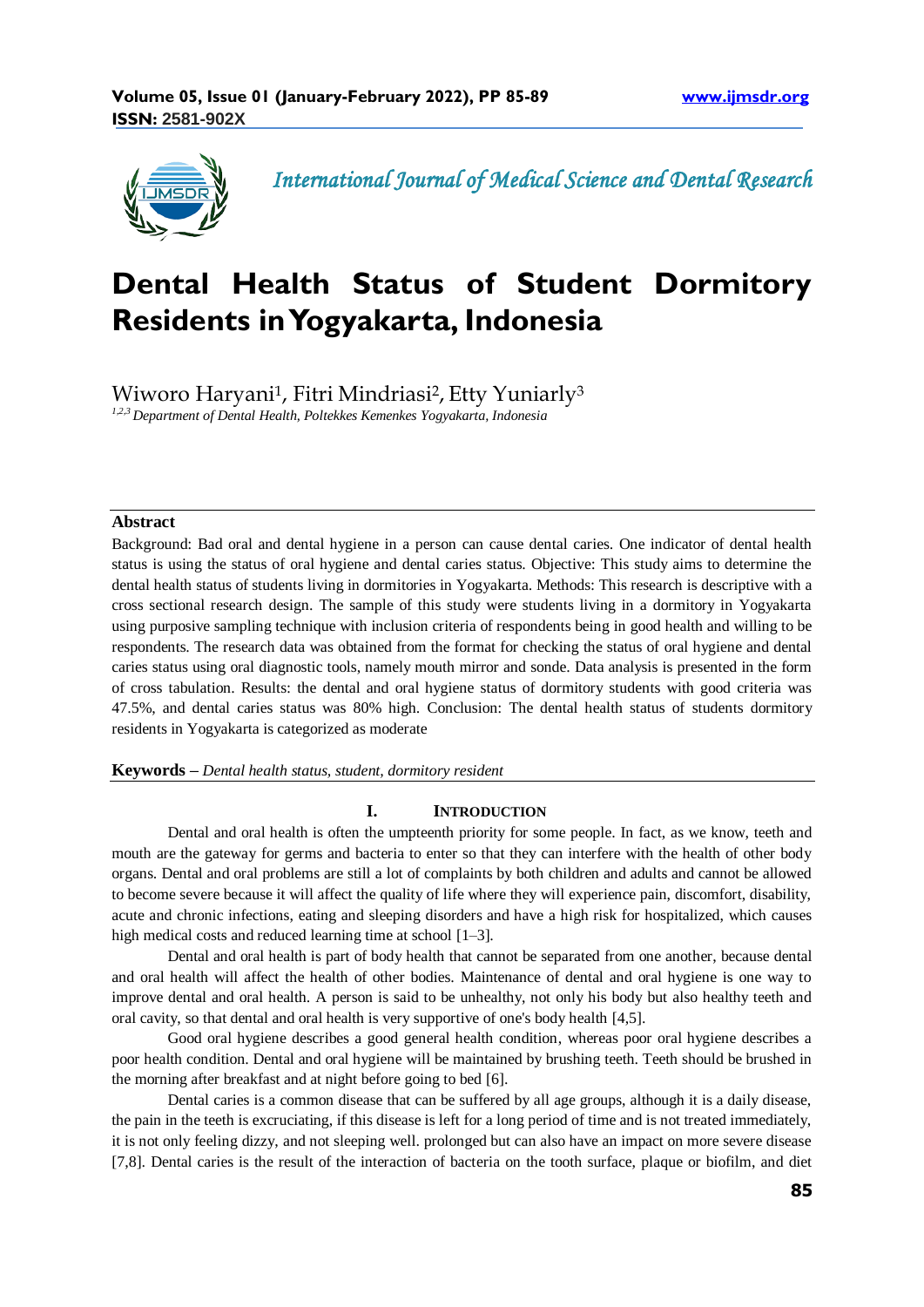(specifically carbohydrate components that can be fermented by plaque bacteria into acids, especially lactic and acetic acids) resulting in demineralization of dental hard tissue and requires sufficient time for its occurrence [9].

Based on a preliminary study conducted through interviews and examinations of 10 dormitory students, it was found that 60% had dental caries, namely 6 people had caries and 4 people did not have caries and students did not pay attention to dental and oral health. Information from the student dormitory management has never received information about dental and oral health regarding the status of dental and oral hygiene and dental caries.

## **II. METHODOLOGY**

The type of research used is descriptive with a cross sectional design. The sample taken in this study by purposive sampling was 40 people, with inclusion criteria including: registered as student residents of a dormitory in Yogyakarta, students from Lampung city, in good health and willing to be respondents. Data collection was carried out from March to April 2018. The data collection instrument used the OHI-S Index examination format to measure dental and oral hygiene status and DMF-T index for dental caries status. Data analysis is presented in the form of cross tabulation.

## **III. RESULT**

| Table 1: Frequency distribution of respondent characteristics and dental nearly status |               |                |       |  |  |  |  |
|----------------------------------------------------------------------------------------|---------------|----------------|-------|--|--|--|--|
| Variables                                                                              |               | n              | $\%$  |  |  |  |  |
| Gender                                                                                 | Male          | 22             | 55%   |  |  |  |  |
|                                                                                        | Female        | 18             | 45%   |  |  |  |  |
| Age                                                                                    | $17-20$ years | 26             | 65%   |  |  |  |  |
|                                                                                        | $21-24$ years | 11             | 27.5% |  |  |  |  |
|                                                                                        | $25-28$ years | 3              | 7.5%  |  |  |  |  |
| Dental and oral hygiene status                                                         | Good          | 19             | 47.5% |  |  |  |  |
|                                                                                        | Moderate      | 17             | 42.5% |  |  |  |  |
|                                                                                        | Bad           | $\overline{4}$ | 10%   |  |  |  |  |
| Dental caries status                                                                   | Low           | 3              | 7.5%  |  |  |  |  |
|                                                                                        | Moderate      | 5              | 12.5% |  |  |  |  |
|                                                                                        | High          | 32             | 80%   |  |  |  |  |

**Table 1: Frequency distribution of respondent characteristics and dental health status**

Table 1 shows that the characteristics of the majority of respondents are women, amounting to 18 respondents aged 17-20 years. The most dental and oral hygiene status is good criteria with 19 respondents (47.5%) and the most caries status, 32 respondents (80%) are in the high caries rate category.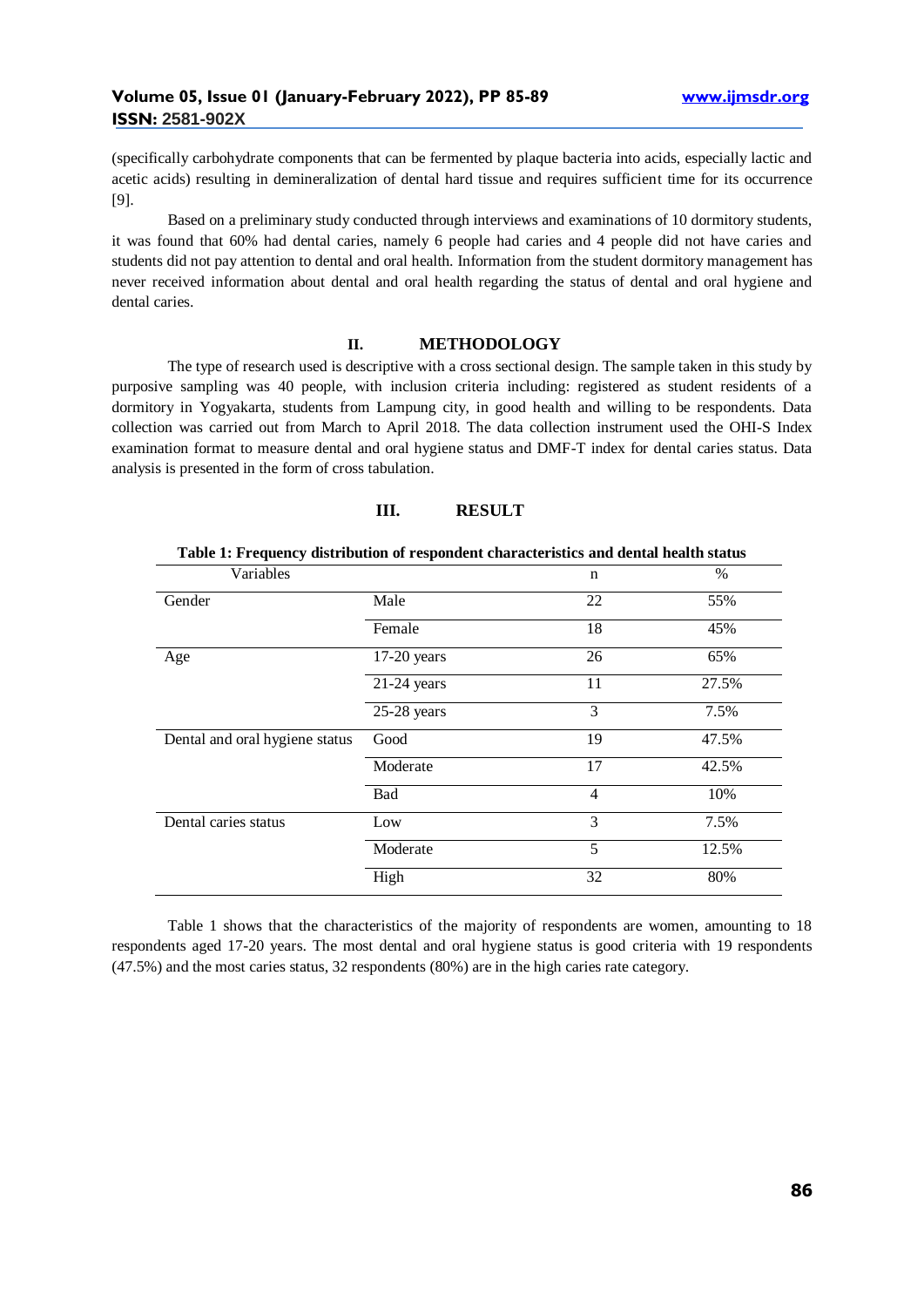|           |               | Dental and oral hygiene status |          |          |      |     |      |       |      |  |
|-----------|---------------|--------------------------------|----------|----------|------|-----|------|-------|------|--|
| Variables |               | Good                           |          | Moderate |      | Bad |      | Total |      |  |
|           |               | $\mathbf n$                    | $\%$     | n        | %    | n   | $\%$ | n     | $\%$ |  |
| Gender    | Male          | 8                              | 20       |          | 27.5 | 3   | 7.5  | 22    | 55   |  |
|           | Female        | 11                             | 27.5     | 6        | 15   |     | 2.5  | 18    | 45   |  |
| Age       | $17-20$ years | 14                             | 35       | 10       | 25   | 2   | 5    | 26    | 65   |  |
|           | $21-24$ years | 5                              | 12.5     | 5.       | 22.5 |     | 2.5  | 11    | 27.5 |  |
|           | $25-28$ years | 0                              | $\theta$ | 2        |      |     | 2.5  | 3     | 7.5  |  |

#### **Table 2: Results of cross tabulation of respondents' characteristics with dental and oral hygiene status**

Table 2 shows that the highest results were criteria for good oral and dental hygiene status at the age of 17-20 years with a total of 14 respondents (35%), and moderate dental and oral hygiene status criteria for male, namely 11 respondents (27.5%) and criteria for hygiene status. good teeth and mouth in women with a total of 11 respondents (27.5%).

|           |               | Dental caries    |          |                |          |             |      |             |      |  |  |
|-----------|---------------|------------------|----------|----------------|----------|-------------|------|-------------|------|--|--|
| Variables |               | Low              |          | Moderate       |          | High        |      | Total       |      |  |  |
|           |               | $\mathbf n$      | $\%$     | $\mathbf n$    | %        | $\mathbf n$ | %    | $\mathbf n$ | $\%$ |  |  |
| Gender    | Male          | $\overline{c}$   | 5        | $\overline{4}$ | 10       | 16          | 40   | 22          | 55   |  |  |
|           | Female        |                  | 2.5      |                | 2.5      | 16          | 40   | 18          | 45   |  |  |
| Age       | $17-20$ years | $\overline{2}$   | 5        | 3              | 7.5      | 21          | 52.5 | 26          | 65   |  |  |
|           | $21-24$ years |                  | 2,5      | 2              | 5        | 8           | 20   | 11          | 27,5 |  |  |
|           | 25-28 years   | $\boldsymbol{0}$ | $\Omega$ | $\theta$       | $\theta$ | 3           | 7.5  | 3           | 7.5  |  |  |

**Table 3: Results of cross tabulation of respondents' characteristics with dental caries**

Table 3 shows that the highest results were at the age of 17-20 years with high caries status totaling 21 respondents (52%), male and female with high caries status totaling 16 respondents (50%).

|  |  |  | Table 4: Results of cross tabulation of dental and oral hygiene status with dental caries |
|--|--|--|-------------------------------------------------------------------------------------------|
|--|--|--|-------------------------------------------------------------------------------------------|

|                                | Dental caries |          |                |      |      |      |                |      |
|--------------------------------|---------------|----------|----------------|------|------|------|----------------|------|
| Dental and oral hygiene status | Low           |          | Moderate       |      | High |      | Total          |      |
|                                | n             | $\%$     | n              | $\%$ | n    | $\%$ | n              | %    |
| Good                           | 3             | 7.5      | 2              | 5    | 14   | 35   | 19             | 47.5 |
| Moderate                       | $\Omega$      | $\Omega$ | $\mathfrak{D}$ | 5    | 15   | 37.5 | 17             | 42.5 |
| Bad                            | $\Omega$      | $\theta$ | -1             | 2.5  | 3    | 7.5  | $\overline{4}$ | 10   |
| Total                          | 3             | 7.5      | 5              | 12.5 | 32   | 80   | 40             | 100  |

Table 4 shows that the criteria for moderate dental and oral health status with high caries status were 15 respondents (37.5%).

# **IV. DISCUSSION**

Based on the cross tabulation of age with dental and oral hygiene status table 5, the most results were criteria for good oral and dental hygiene status at the age of 17-20 years with a total of 14 respondents (35%). This study shows that most of the respondents in the research subjects have good dental and oral hygiene, from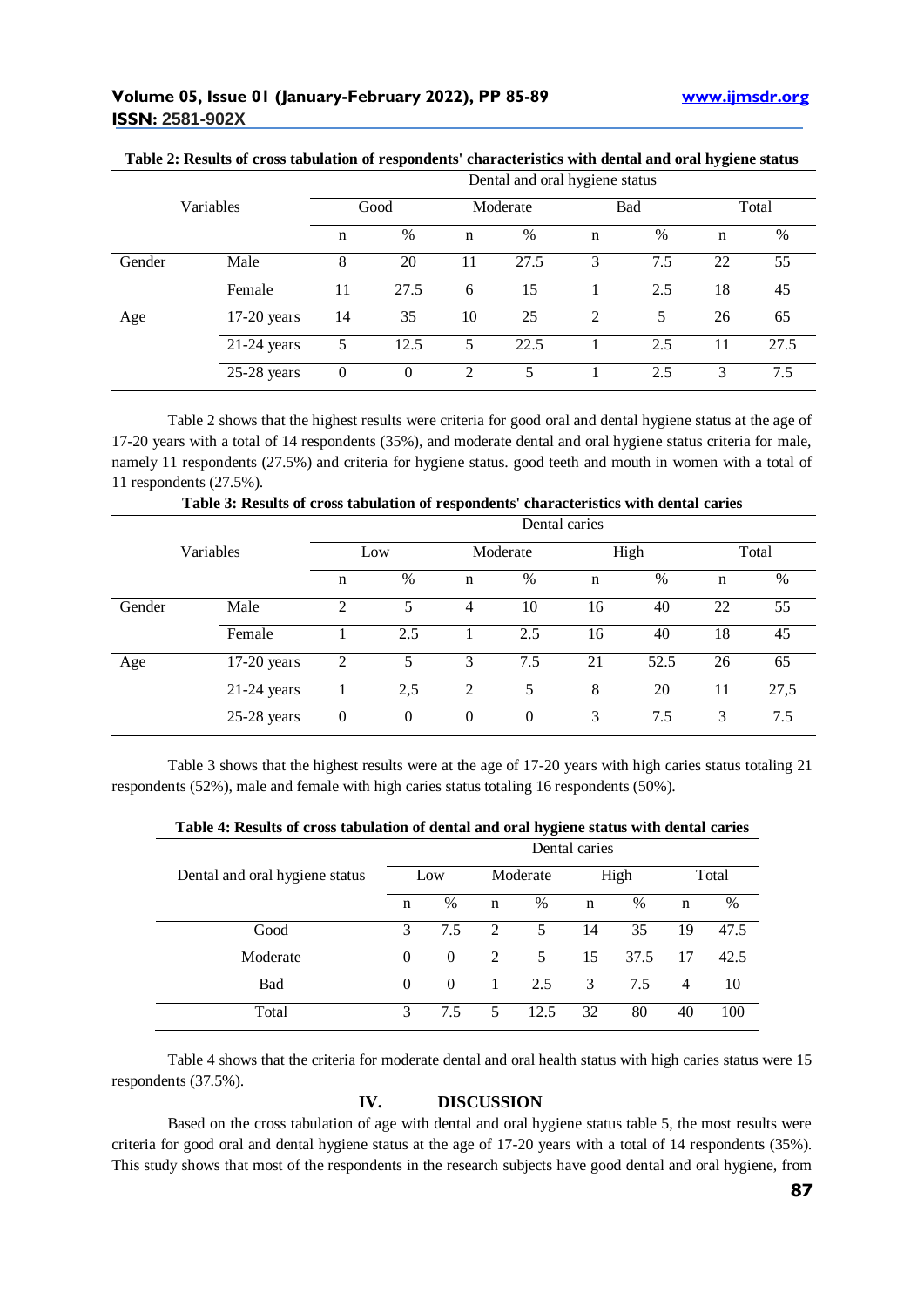oral interviews this situation is caused because respondents have known information about maintaining oral hygiene properly through counseling and advertising media.

This is supported by research on the status of oral hygiene and tooth brushing behavior of children at SD Negeri 1 Malalayang conducted by Gopdianto et al. the teeth cleaning behavior of 55 respondents in the good category occupied the percentage of 35 (64%). This data shows that 64% of respondents know the duration and frequency of brushing their teeth every day well, namely the duration of brushing their teeth for 2 minutes and the frequency of brushing teeth 2 times a day in the morning after breakfast and at night before going to bed [10].

Based on the cross tabulation of sex with dental and oral hygiene status, it was found that 11 (27.5%) women had good dental and oral hygiene status criteria. This agrees with Anggraini et al. that women have better oral hygiene than men and the number of men who smoke affects oral hygiene. The tar contained in cigarette smoke will settle on the surface of the teeth to become rough, making it easy for plaque to form [11].

Based on the cross tabulation of age with caries status in table 6, caries status is obtained at the age of 17-20 years with the highest number of high criteria, namely 21 respondents (52.5%). Based on oral interviews, high caries status at the age of 17-20 years is caused by consuming sweet and sticky foods more often, so that sweet and sticky food residue sticks to the tooth surface making it easier for dental caries to occur.

This shows that the period of puberty (adolescence) between the ages of 14-20 years, during puberty hormonal changes occur which can cause swelling of the gums, so that oral hygiene is less maintained and causes higher caries [12]. This research is also supported by the opinion of Kiswaluyo which states that with increasing age a person's awareness of maintaining dental and oral health is in accordance with increasing age [13].

Based on the cross tabulation of sex with caries status, 16 respondents (40%) women and men had the same high caries status. This high caries status in women and men is possible because the male and female research subjects in this study were less diligent and less thorough in maintaining dental and oral health, causing the risk of dental caries.

This is not in accordance with the opinion of Sariningsih that girls have more caries than boys, because the prevalence of dental caries in girls is slightly higher and the teeth erupt in girls more quickly than boys, so girls are more at risk. affected by dental caries. This study shows that high caries results in boys and girls have the same percentage because from the results of oral interviews, men and women often consume foods and drinks that damage teeth [14].

Based on the cross tabulation of dental and oral hygiene status with caries, the highest results were found in moderate dental and oral health status with a high caries number, namely 15 respondents (37.5%), this indicates that the high prevalence of dental caries is caused by by poor oral hygiene, due to lack of awareness of dental and oral hygiene. These results agree with Rattu et al that there is no significant relationship between oral hygiene status and caries rate, in a caries prevention report in Canada it was stated that oral hygiene procedures consisting of plaque removal by brushing and flossing did not cause a reduction in caries status. The results shown in the research of Rattu et al. The number of high school students with the number of students with moderate oral and dental hygiene status had high caries of 20.5% [15].

# **V. CONCLUSION**

Based on the results of the study, it can be concluded that there is a the dental health status of students dormitory residents in Yogyakarta is categorized as moderate.

## **Acknowledgements**

The authors thank to all participants and research assistants.